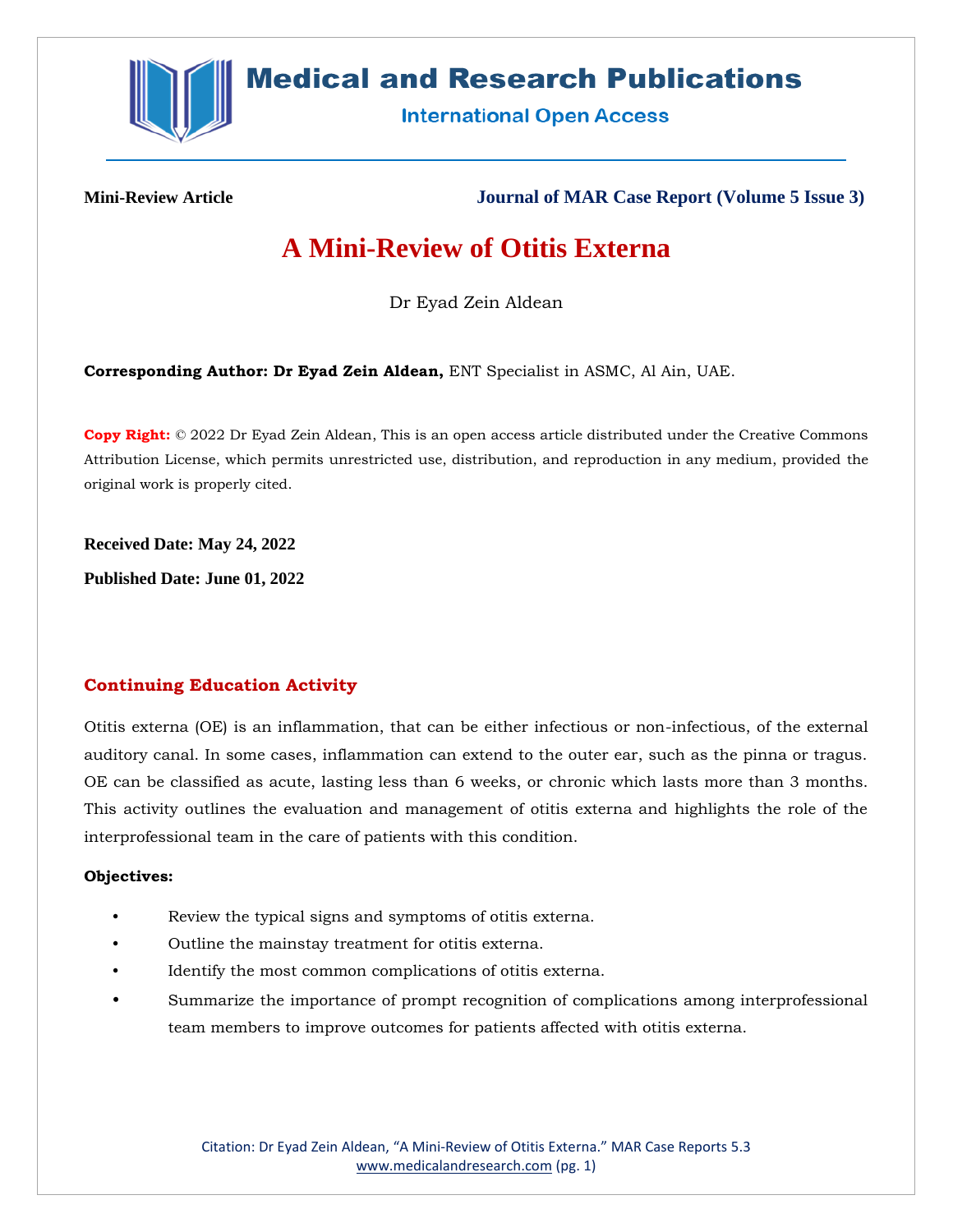#### **Introduction**

Otitis externa (OE) is an inflammation, that can be either infectious or non-infectious, of the external auditory canal. In some cases, inflammation can extend to the outer ear, such as the pinna or tragus. OE can be classified as acute (lasts less than 6 weeks) or chronic (lasts more than 3 months). It is also known as swimmer's ear as it often occurs during the summer and in tropical climates and having retained water in the ears increases the risk for it. The most common cause of acute otitis externa is a bacterial infection. It may be associated with allergies, eczema, and psoriasis.

#### **Etiology**

Pseudomonas aeruginosa and Staphylococcus aureus are the most common pathogens involved in otitis externa. Otitis externa can also occur as a polymicrobial infection, and rarely, it may result from a fungal infection such as Candida or Aspergillus. Various factors can predispose patients to the development of OE. Swimming is one of the most common risk factors, and it increases the risk five times when compared to non-swimmers. Other risk factors include:[1]

- Humidity
- Trauma or external devices (cotton swabs, earplugs, hearing aids)
- Dermatologic conditions such as eczema and psoriasis
- Narrow external ear canals
- Ear canal obstruction (cerumen obstruction, foreign body)
- Radiotherapy or chemotherapy
- **Stress**
- Immunocompromised patients

### **Epidemiology**

Otitis externa is a common condition and can occur in all age groups. It is uncommon in patients younger than 2 years old.[2][3] Its incidence is unknown, but it peaks around the age of 7-14. Approximately 10% of people will develop otitis externa during their lifetime, and the majority of cases (95%) are acute. There is no gender predominance. The majority of cases occur during the summer and in tropical climates; it is possibly related to increased humidity.[1]

#### **Pathophysiology**

The external auditory canal is covered by hair follicles and cerumen-producing glands. Cerumen provides a protective barrier and an acidic environment that inhibits bacterial and fungal growth.[4]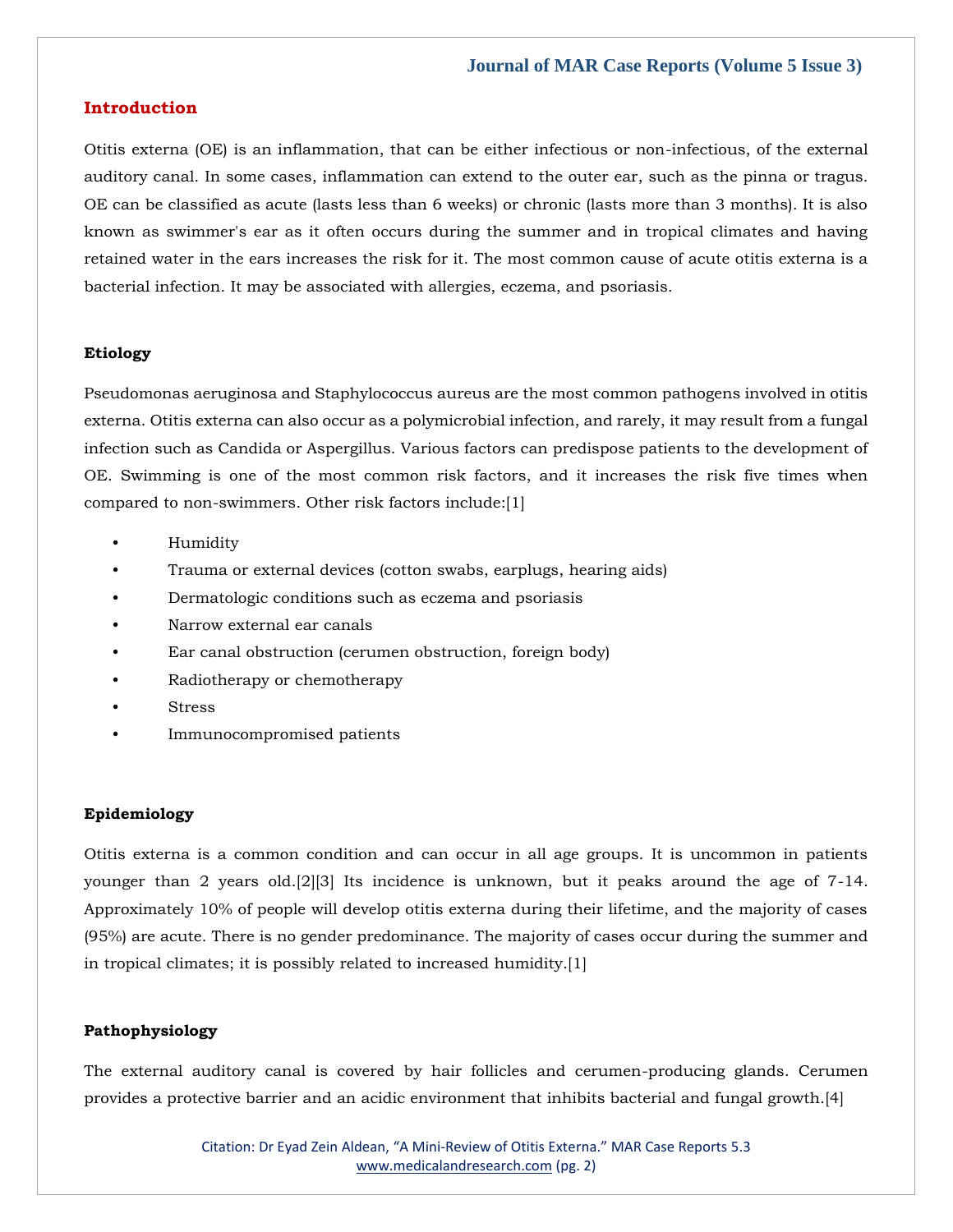The inflammatory response in otitis externa is believed to be caused by a disruption of the normal pH and protective factors within the auditory canal.[5][6] This includes a sequential process of damage to the epithelium, loss of protective wax, and accumulation of moisture that leads to a higher pH and bacterial growth.[7]

#### **History and Physical**

Otitis externa is a clinical diagnosis; therefore, a complete history and physical examination are required. Physical examination should include evaluation of the auricle, assessment of surrounding skin and lymph nodes, and pneumatic otoscopy. Otoscopy will reveal an erythematous and oedematous ear canal with associated debris (yellow, white, or gray). In some cases, the tympanic membrane is erythematous or partially visualized due to oedema of the external auditory canal. Concomitant otitis media is suspected when there is evidence of an air-fluid level along the tympanic membrane (middle ear effusion).

Its clinical presentation may vary depending on the stage or severity of the disease. Initially, patients with OE will complain of pruritus and ear pain that is usually worse with manipulation of the tragus, pinna, or both. Ear pain is often disproportionate to physical exam findings, and it is due to irritation of the highly sensitive periosteum underneath the thin dermis of the bony ear canal. It can also present with otorrhea, fullness sensation, and hearing loss.

Systemic symptoms such as fever greater than 101 F (38.3 C) and malaise suggest extension beyond the external ear canal.[4]

Otitis externa can be classified by severity as follows:

- Mild: pruritus, mild discomfort, and ear canal oedema
- Moderate: ear canal is partially occluded
- Severe: The external ear canal is completely occluded from oedema. There is usually intense pain, lymphadenopathy, and fever.

#### **Evaluation**

Otitis externa is a clinical diagnosis. Routine laboratory testing and/or ear canal cultures are not necessary or indicated for uncomplicated cases. However, cultures are recommended for recurrent or resistant cases of otitis externa, particularly in immunocompromised patients.[4] For patients with severe symptoms, blood glucose and human immunodeficiency virus (HIV) testing may be considered.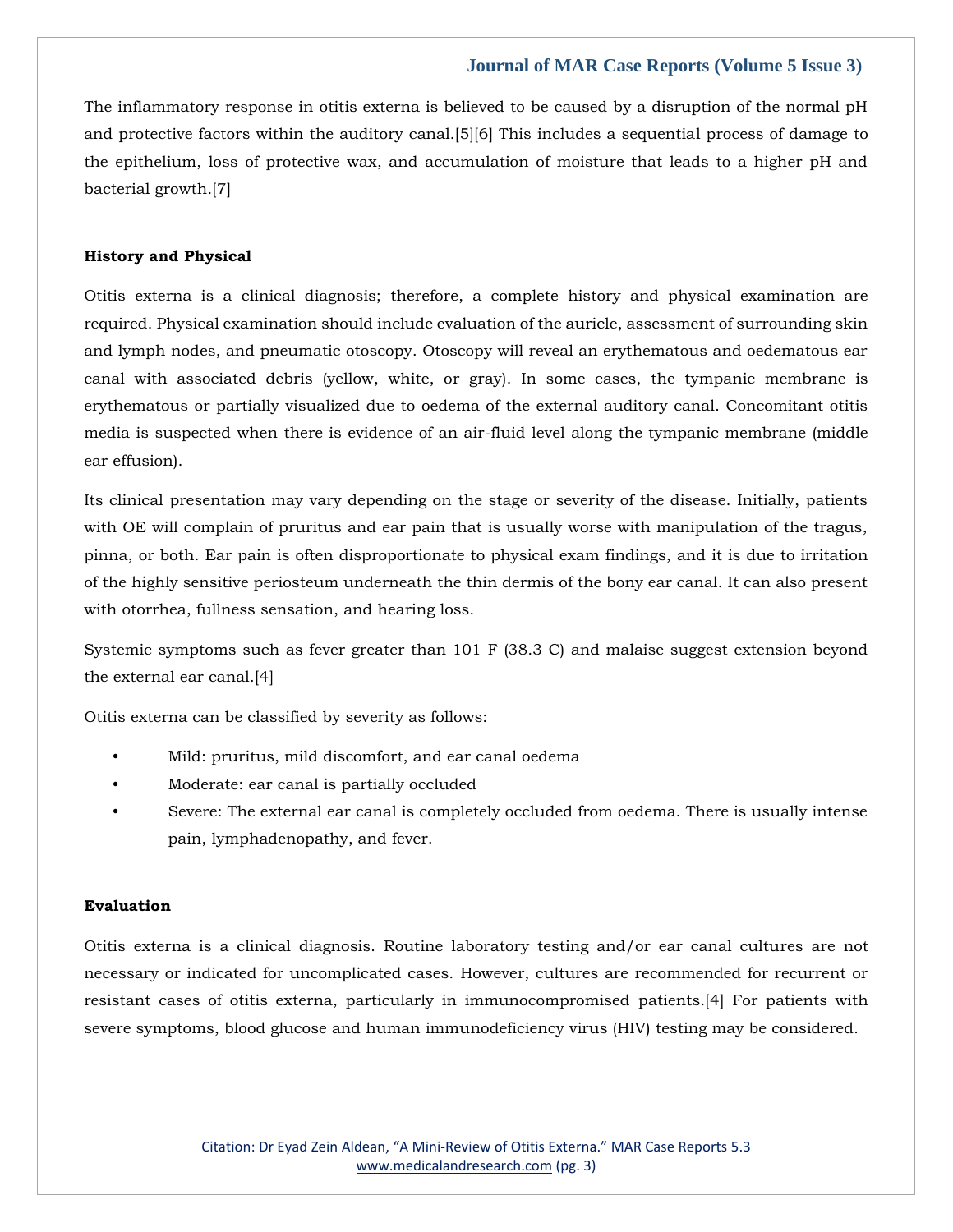#### **Treatment / Management**

Most patients diagnosed with otitis externa will receive outpatient management. The mainstay of uncomplicated otitis externa treatment usually involves topical antibiotic drops and pain control. Pain can be intense and severe; therefore, it should be managed appropriately. Acetaminophen or nonsteroidal anti-inflammatory drugs have been proven to be adequate for mild to moderate pain. Also, opioids (e.g., oxycodone or hydrocodone) are recommended for severe pain and should be prescribed in a limited amount since symptoms for uncomplicated OE should improve within 48 hours of initiating topical antibiotic therapy. If there is no improvement in pain within 48 to 72 hours, a reassessment by a primary care clinician is strongly recommended.[2]

In general, antibiotic otic drops are safe and well-tolerated. Their safety and efficacy compared to placebo have been proven with excellent results in randomized trials and meta- analyses. Some studies have shown that topical antibiotic drops containing steroids may decrease inflammation and secretions, and hasten pain relief.[2][8] Regardless of the topical antibiotic used, approximately 65% to 90% of cases will have a clinical resolution within 7 to 10 days.

Common topical antibiotics indicated for otitis externa include:

- Polymyxin B, neomycin, and hydrocortisone 3 to 4 drops to the affected ear four times a day
- Ofloxacin 5 drops to the affected ear twice daily
- Ciprofloxacin with hydrocortisone 3 drops to the affected ear twice daily

Patients with marked oedema of the ear canal require placement of an ear wick (compressed hydrocellulose or ribbon gauze) to facilitate medication delivery and reduce ear canal oedema.[2] The wick is moistened with antibiotic drops and placed into the ear canal. The wick will usually fall out spontaneously, and if necessary, it should be removed by a clinician in approximately two to three days.

If perforation of the tympanic membrane is suspected, neomycin/polymyxin B/hydrocortisone drops, alcohols, and ototoxic drops (aminoglycosides) should be avoided. Fluoroquinolones have no ototoxicity and are the only FDA-approved drug for middle ear use; therefore, they are recommended for the treatment of uncomplicated OE with associated tympanic membrane perforation.[9]

Although not typically done in the primary care setting, aural toilet or cleansing of the external ear canal is recommended for the treatment of acute OE by the American Academy of Otorhinolaryngology. Gentle lavage or suctioning should be performed only if there is no evidence or suspicion of tympanic membrane perforation. Also, it should be avoided in patients with a history of diabetes because it can potentially induce malignant otitis externa.[1]

Oral antibiotics have not been proven to be beneficial,[5] and their inappropriate use will increase the resistance among common otitis externa pathogens. The indications for oral antibiotics include: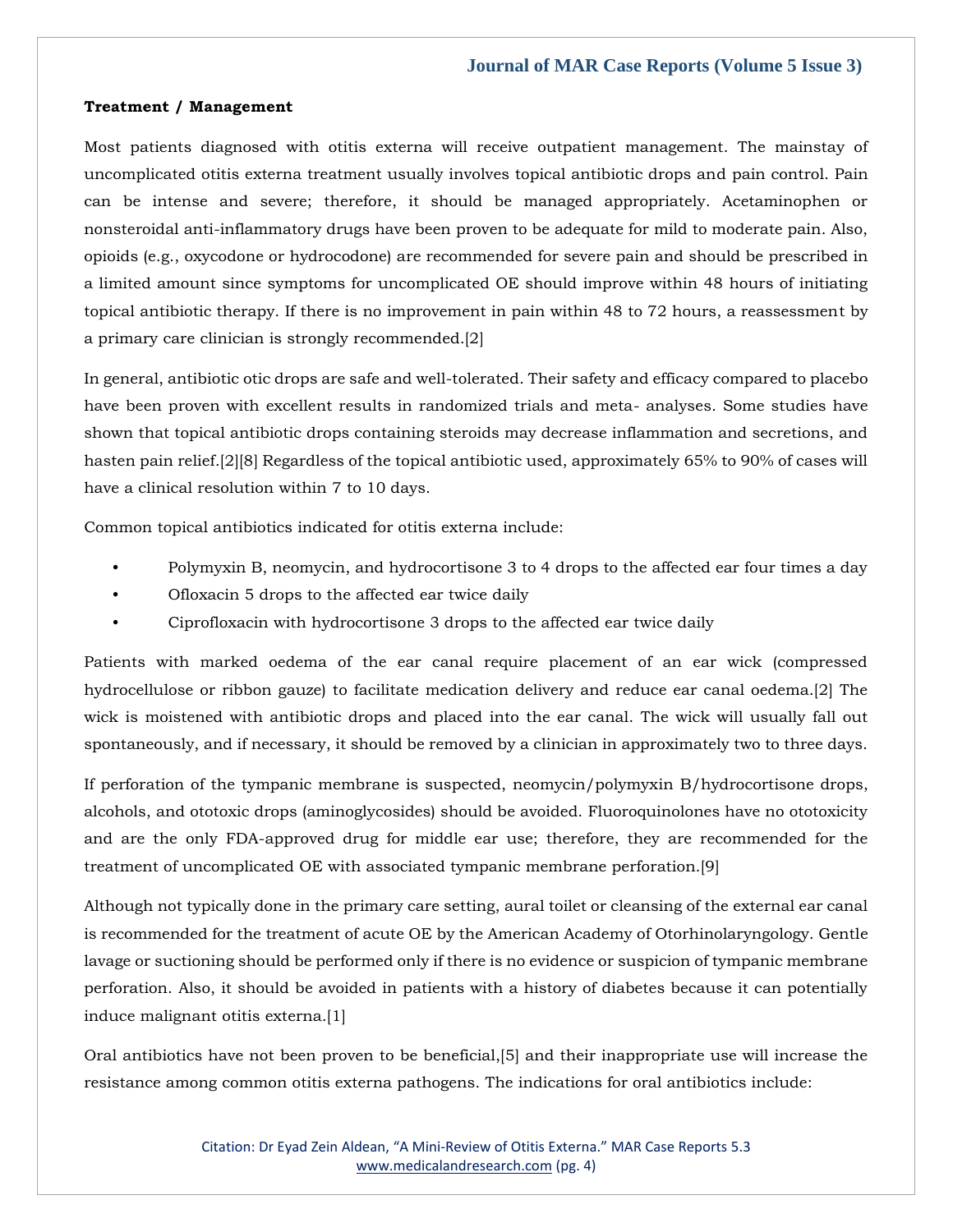- Patients with diabetes and increased morbidity
- Patients with HIV/AIDS
- Suspected malignant otitis externa
- Concomitant acute otitis media

Topical antifungal agents are not considered a first-line treatment for OE. They are only recommended if fungal aetiology is suspected by otoscopic examination or culture results.[5]

### **Differential Diagnosis**

Clinicians should keep a broad differential diagnosis when patients present with ear pain and/or ear discharge. In the paediatric population, it is important to consider otitis media with ear drainage from a ruptured tympanic membrane as part of the differential diagnosis. Since it may be difficult to differentiate OE from otitis media with perforation, if differentiation is unclear, it is prudent to treat both conditions. Other conditions that can mimic OE include:[2]

- Acute otitis media
- Contact dermatitis of the ear canal
- **Psoriasis**
- Furunculosis
- Herpes zoster oticus (Ramsey Hunt syndrome)
- Temporomandibular joint (TMJ) syndrome
- Foreign body
- Carcinoma of the ear canal

#### **Prognosis**

Patients treated with antibiotic/steroid drops can expect symptoms to last for approximately 6 days after treatment began.[6] In many cases, OE will resolve spontaneously in the acute period.[5] However, acute episodes may recur; the risk of recurrence is unknown. There is a potential for hearing loss and canal stenosis from chronic inflammation, which may occur with a single acute OE episode.

#### **Complications**

Acute otitis externa disrupts activities of daily living in approximately 25% of affected patients. AOE can progress to chronic otitis externa, and it can cause canal stenosis and hearing loss.[6] The most common complications of otitis externa are malignant otitis externa and periauricular cellulitis. Other complications include:[6]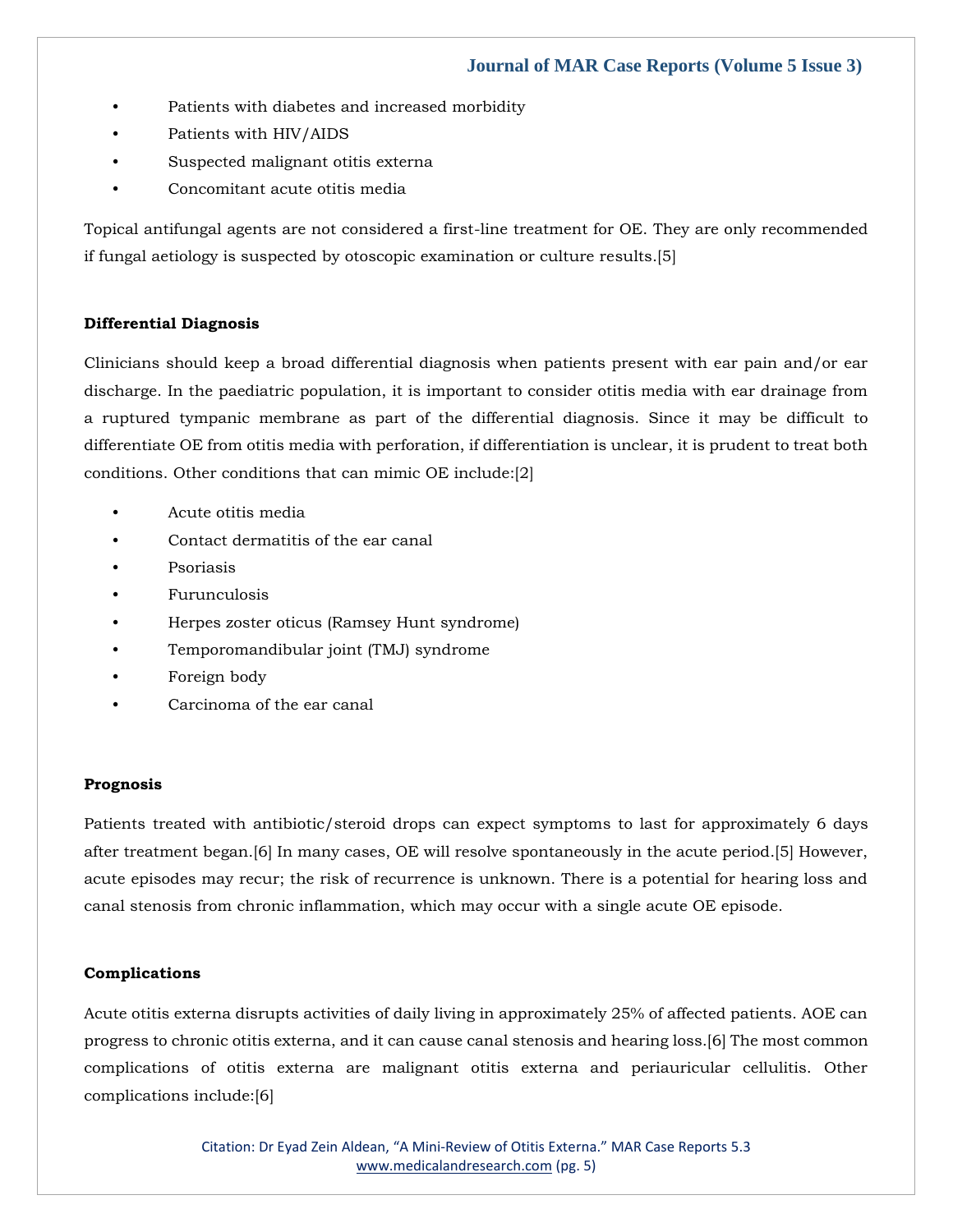- **Myringitis**
- Perichondritis
- Facial cellulitis
- Osteomyelitis of the temporal bone

Malignant or necrotizing otitis externa (NOE) is a life-threatening condition that occurs most commonly in immunocompromised patients and older patients with diabetes mellitus. NOE is an extension of the infection that can spread to the temporal bone, and it is typically caused by Pseudomonas aeruginosa (90% of cases). Early diagnosis is crucial as it has a high mortality rate; therefore, it should be suspected in patients with diabetes or immunocompromised patients with OE and fever that do not respond to treatment.

Antibiotics with antipseudomonal coverage are the mainstay of treatment.[10] This severe infection can result in temporal bone osteomyelitis and cranial nerve palsy. The most common cranial nerve involved is the facial nerve. Other complications associated with NOE include meningitis, Dural sinus thrombosis, and cranial abscess.[4]

#### **Consultations**

Otitis externa is a common disease and is usually managed by primary care providers. Patients with otitis externa rarely require hospitalization or consultation. Otorhinolaryngology is usually consulted for severe cases presenting with complete occlusion of the external ear canal or cases that do not respond to treatment in 72 hours, or when necrotizing otitis externa is suspected.

#### **Deterrence and Patient Education**

It is of great importance to educate patients on how to properly administer otic drops and the significance of adherence to treatment. The patient should lie down with their affected side facing upward, apply two to five drops depending on the prescribed drug, and remain in that position for about 3 to 5 minutes. This will maximize treatment effectiveness. Patients should also be advised to avoid water exposure and to minimize manipulation or trauma to the ear.[1]

#### **Enhancing Healthcare Team Outcomes**

Otitis externa is a diffuse inflammation of the external ear canal of bacterial aetiology that is best managed with an interprofessional team approach. This team may include the primary clinician, nurses, and pharmacists. Current treatment guidelines recommend topical antibiotics with steroids and pain medications as first-line treatment. Providers have frequently prescribed oral antibiotics despite evidence-based data that recommends their avoidance.[2]